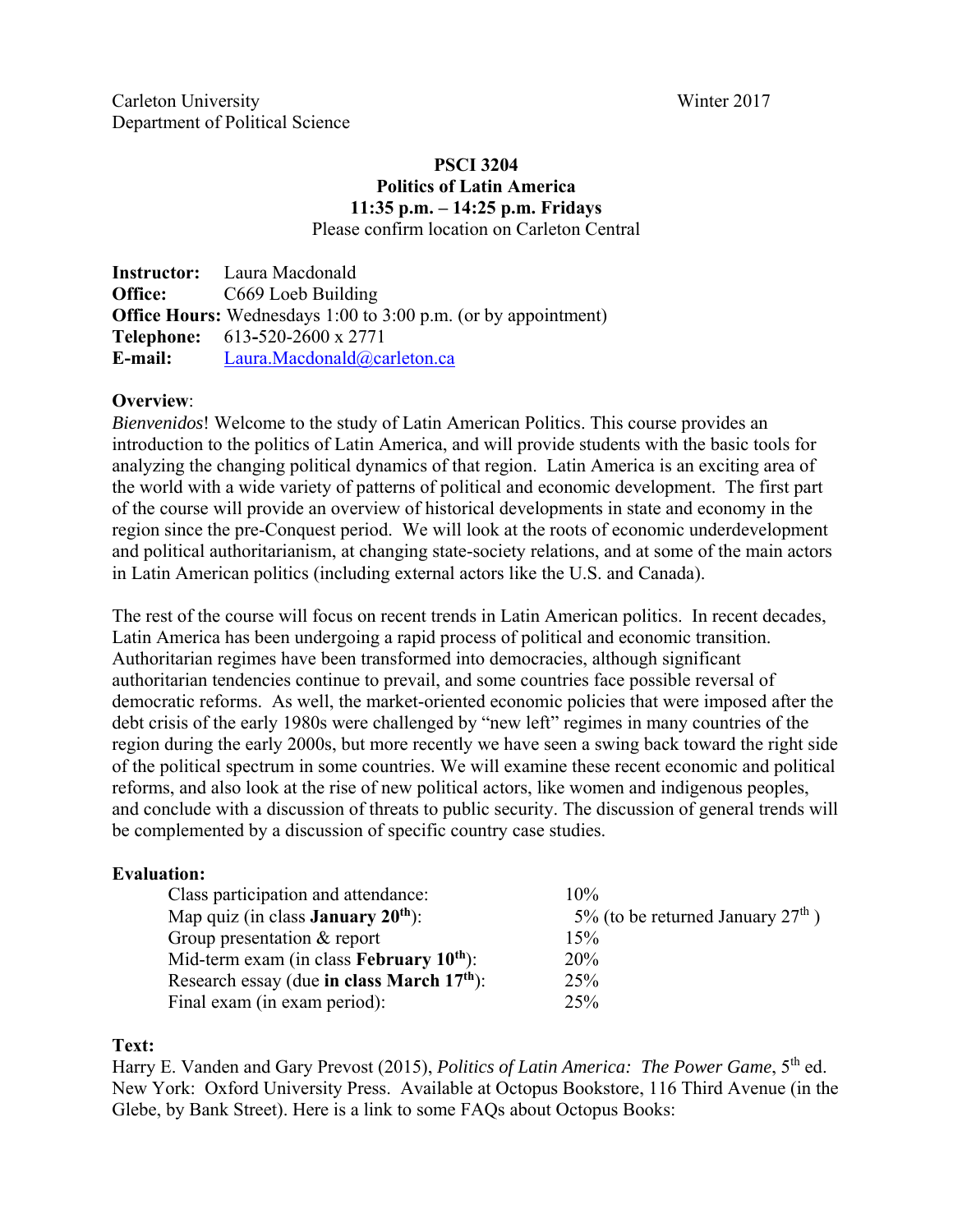http://octopusbooks.ca/students#faqs

Note: Octopus requests that you come equipped with **the instructor's name** as well as the **course code**.

All other readings will be available through Ares on CULearn or on the course CULearn website.

### **Evaluation and Assignments:**

**Participation:** Class attendance and participation are extremely important elements of this class. Attendance will be taken; late arrivals will not receive full credit. Students who participate regularly will receive a better grade than those who remain quiet. Come to class ready to discuss ideas and raise questions. As participants in this class, you are expected to complete the daily readings prior to class and make informed contributions to the discussion. This means that you will be prepared to respond to questions I may pose in class about the assigned readings. Additionally, you are encouraged to ask questions and participate in class discussions.

If you have to miss more than one class in a row due to illness or family emergency, please email me.

#### **Use of Laptops and other electronic devices during lectures:**

You may use a laptop for the purpose of taking notes, but please be aware that the use of laptops and other electronic devices can be distracting, both for yourself and for those around you. Please read: Michael Oliveira, "Students' use of laptops in class lowers grades: Canadian study", http://www.theglobeandmail.com/life/parenting/back‐to‐school/laptops‐in‐class‐lowers‐ students‐grades‐canadian‐study/article13759430/

Please **SWITCH OFF** other electronic devices such as cell phones, Ipods, tablets (unless you use them for taking notes) etc.

**Map Quiz –** There will be a 15-minute geography quiz on January 20<sup>th</sup>. You must be able to identify the name of the country and its capital on a blank map (we will not include Caribbean countries not considered part of Latin America). See the map in Vanden and Prevost on the page before Chapter 1 (xxviii). The following is the list of countries and capitals that will be included in the quiz:

**North America Caribbean:** 

**Central America**  Guatemala – Guatemala City Belize – Belmopan El Salvador – San Salvador

Mexico – Mexico City Haiti – Port Au Prince Dominican Republic – Santo Domingo Cuba – Havana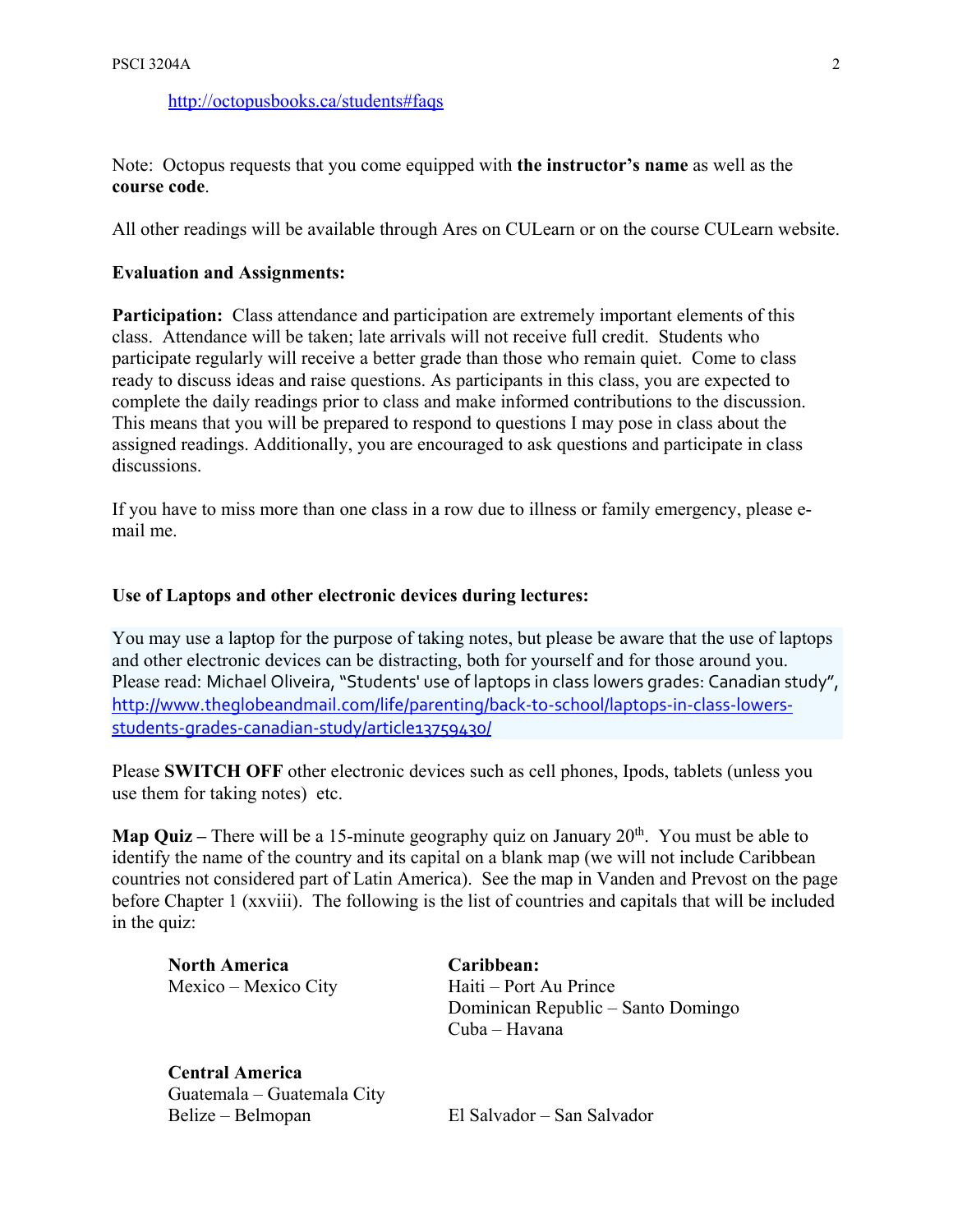| Honduras - Tegucigalpa    | Nicaragua – Managua      |  |
|---------------------------|--------------------------|--|
| Costa Rica – San José     | Panama - Panama City     |  |
| <b>South America</b>      |                          |  |
|                           |                          |  |
| Colombia – Bogotá         | Venezuela – Caracas      |  |
| Ecuador – Quito           | Brazil – Brasília        |  |
| Peru – Lima               | Chile – Santiago         |  |
| Bolivia – La Paz or Sucre | Uruguay – Montevideo     |  |
| Paraguay – Asunción       | Argentina – Buenos Aires |  |

## **Group Presentation on Current Events**

In week 2 you will sign up for a group presentation. Each group of students will make a 30 minute oral presentation about a contemporary issue affecting a Latin American country (or countries). Presentations, which will normally start at 2:35 p.m., will address the following issues:

- 1. Fight against violence and impunity in Honduras and Guatemala
- 2. Economic and political crisis in Venezuela;
- 3. Reforms in Cuba and normalization of relations with the U.S.
- 4. Impact of a Trump presidency on Mexico;
- 5. Canadian mining in Latin America
- 6. Economic and political crisis in Brazil;
- 7. Colombian peace process;
- 8. Conditional cash transfer programs (anti-poverty programs);
- 9. Security crisis and migration in the Northern Triangle of Central America.

Powerpoints are encouraged; short videos may also be helpful. See list of useful websites in this course outline for help in researching your topic.

Requirements for this presentation:

- One week before your presentation, each group must submit a list of the topics you will cover and a short bibliography with sources you will use; (worth 5% of total grade)
- 2 days before the presentation, send me your powerpoint so that I can post it to the course website;
- Day of the presentation: **Each individual must submit a 2-page (double spaced) report summarizing the main points of his/her oral presentation. Due** *in class* **the** *same day* **as your presentation. This will report will not be graded individually.**

You will receive both an individual and group mark on the oral presentation. Individual grade: based on enthusiasm, clear, dynamic presentation style, accuracy and relevance of information– do not read! Be punctual!!

Group mark: based on a dynamic team, members help each other and work as a group. I will also ask each group member to evaluate each other's participation (their evaluation is confidential).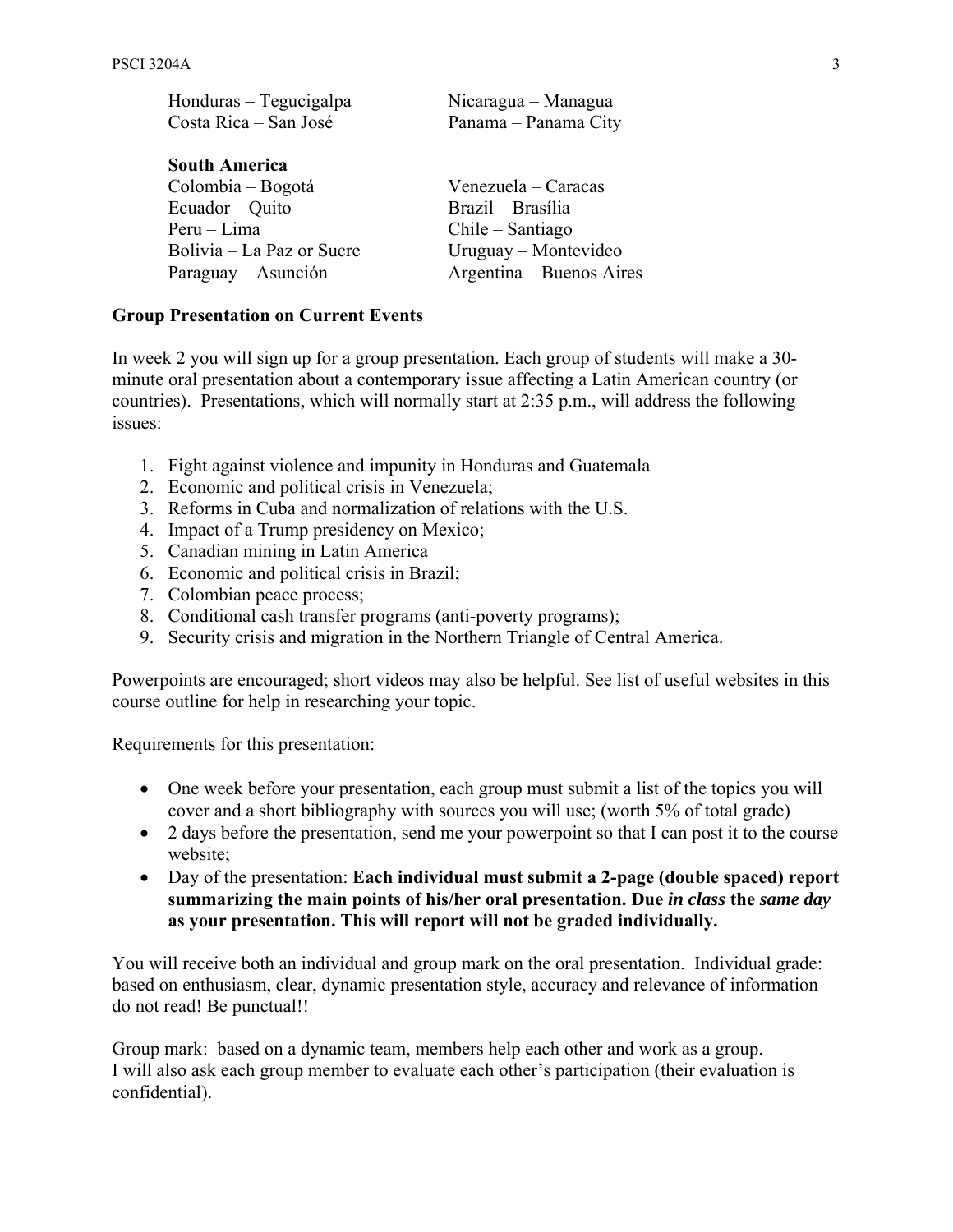### **Research essay:**

Students will write one research essay on a topic from a list of questions to be distributed in class. These papers should be 12-14 pages in length (double-spaced, 12 point font, 1" margins) and should use a range of scholarly sources and research materials (at least 8-10 sources). *This paper is expected to show original analysis, sustaining an argument which will be supported with evidence. The paper should demonstrate careful and critical consideration of a broad range of carefully chosen, quality research sources (including peer-reviewed scholarly publications).*

#### *Late Penalties*

Assignments are due on the dates specified in the course outline. **Late papers will be subject to a penalty of 2% a day (the weekend will be treated as one day).** Papers will not be accepted two weeks after the due date. **Papers must be submitted in class on the due date.** 

Exceptions will be made only in those cases where the student has written documentation, e.g. medical reasons.

#### **Useful Websites:**

Latin America Network Information Center at the University of Texas, Austin: http://www.lanic.utexas.edu. Political Database of the Americas at Georgetown University http://www.georgetown.edu/LatAmerPolitical/home.html. United Nations Economic Commission for Latin America www.eclac.org.cl Organization of American States www.oas.org Washington Office on Latin America www.wola.org Observatory on Canada-Latin America Relations (OCLAR) - this is my website! www.observatorio.ca

I strongly encourage you to sign up for this weekly update on Latin American news in English: Latin America News Roundup, produced by Center for Economic Policy Research (in English) - Free subscription available at:

http://www.cepr.net/index.php/component/option.com\_issues/issue,15/lang.en/task,view\_issue/

## **READING LIST Part I: Introduction and Historical Background**

## Week 1 - January 6<sup>th</sup> – Introduction to the course and to Studying Latin America

Vanden and Prevost, Introduction (pp. xxi - xxvii) and Chapter 1, pp. 1-17.

**Week 2 - January 13th – Short survey of Latin American History – Pre-Conquest to Independence**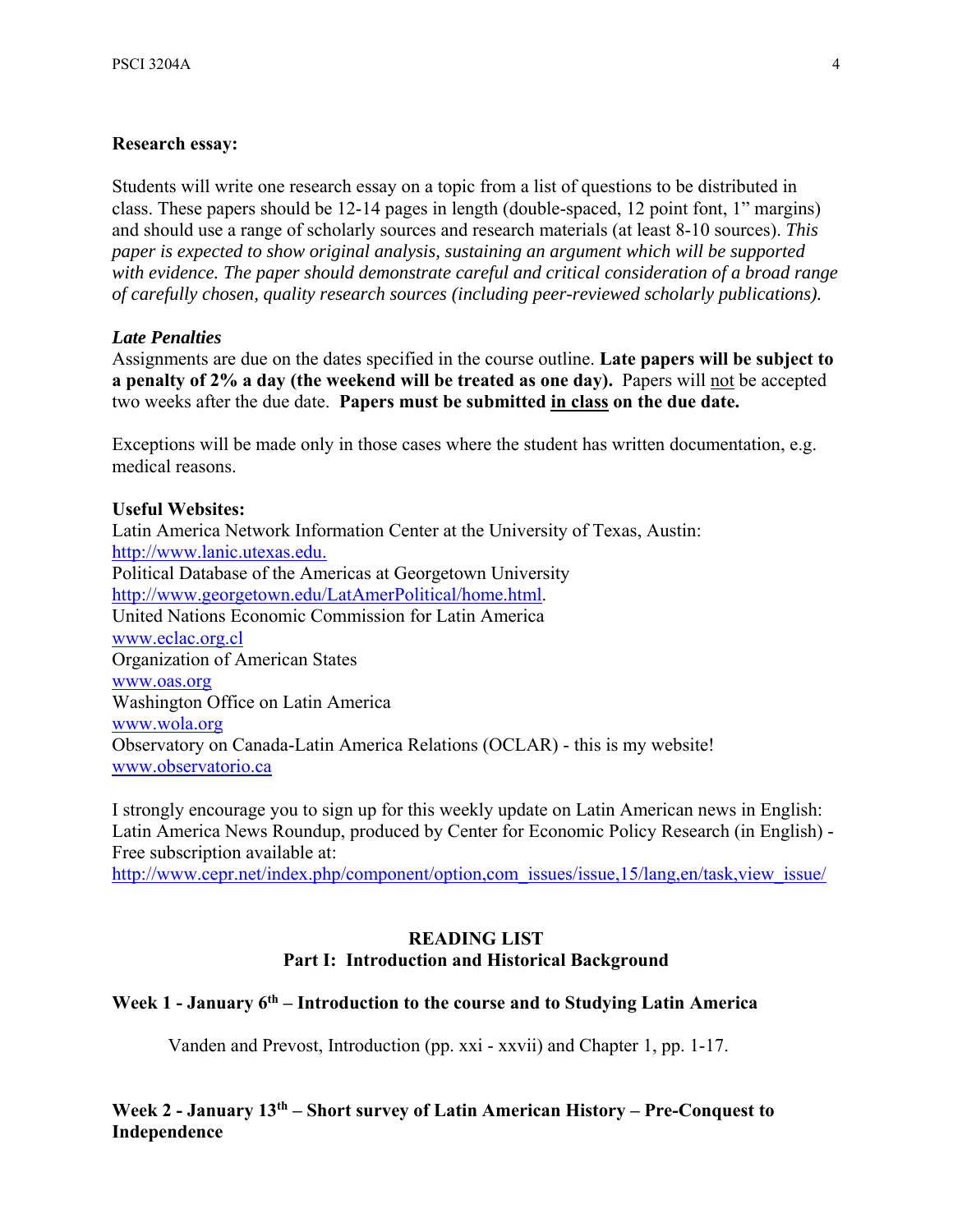Vanden and Prevost, Chapter 2, pp. 18-41; Chapter 3, pp. 42-65.

### **Students will sign up today for oral presentations – be ready to choose your topic!**

# Week 3 - January 20<sup>th</sup> – Latin American Political Economy – Modernization and **Dependency**

### **Map quiz!!**

### **Time for Group work - end of class**

Vanden and Prevost, Chapter 7, pp.154-187.

J. Samuel Valenzuela and Arturo Valenzuela (1978), "Modernization and dependency: Alternative perspectives in the study of Latin American underdevelopment," *Comparative Politics*, Vol. 10, no. 4 (July), pp. 543-557.

## **Week 4 January 27th – Forms of Authoritarianism - Caudillos, Populism and Military Dictatorships**

### **Time for Group work - end of class**

Vanden and Prevost, Chapter 8, pp.182-187. AND Brazil, pp.381-388; Argentina, pp. 343-354; Chile, pp.409-415; Mexico 315-325.

## **Week 5 - February 3rd – Democratization and Consolidation? – 1980s – 2000s**

### **Group Presentation 1: Fight against impunity**

Vanden and Prevost, Chapter 8, pp.195-203 Chapter 9 pp. 210 - 245 AND Mexico 325- 341; Brazil 386-407; Argentina 436-459; Chile 415 - 431.

Juan Pablo Luna and Alberto Vergara, "Latin America's Problems of success," in *Journal of Democracy,* 7: 3, July 2016, pp. 158-165.

Armando Chaguaceda and Alex Caldera (2014), "The Mexican Crisis," NACLA Report on the Americas, https://nacla.org/news/2014/11/22/mexican-crisis.

# Week 6 – February 10<sup>th</sup> Neoliberalism

#### **IN-CLASS MID-TERM EXAM**

Vanden and Prevost, pp. 170 - 187; Chapter 13, "Mexico," pp. 353-367.

Javier Corrales (2012), "Neoliberalism and its Alternatives," in Peter Kingstone and Deborah Yashar, eds, *Routledge Handbook on Latin American Politics,* New York: Routledge, pp. 133-157.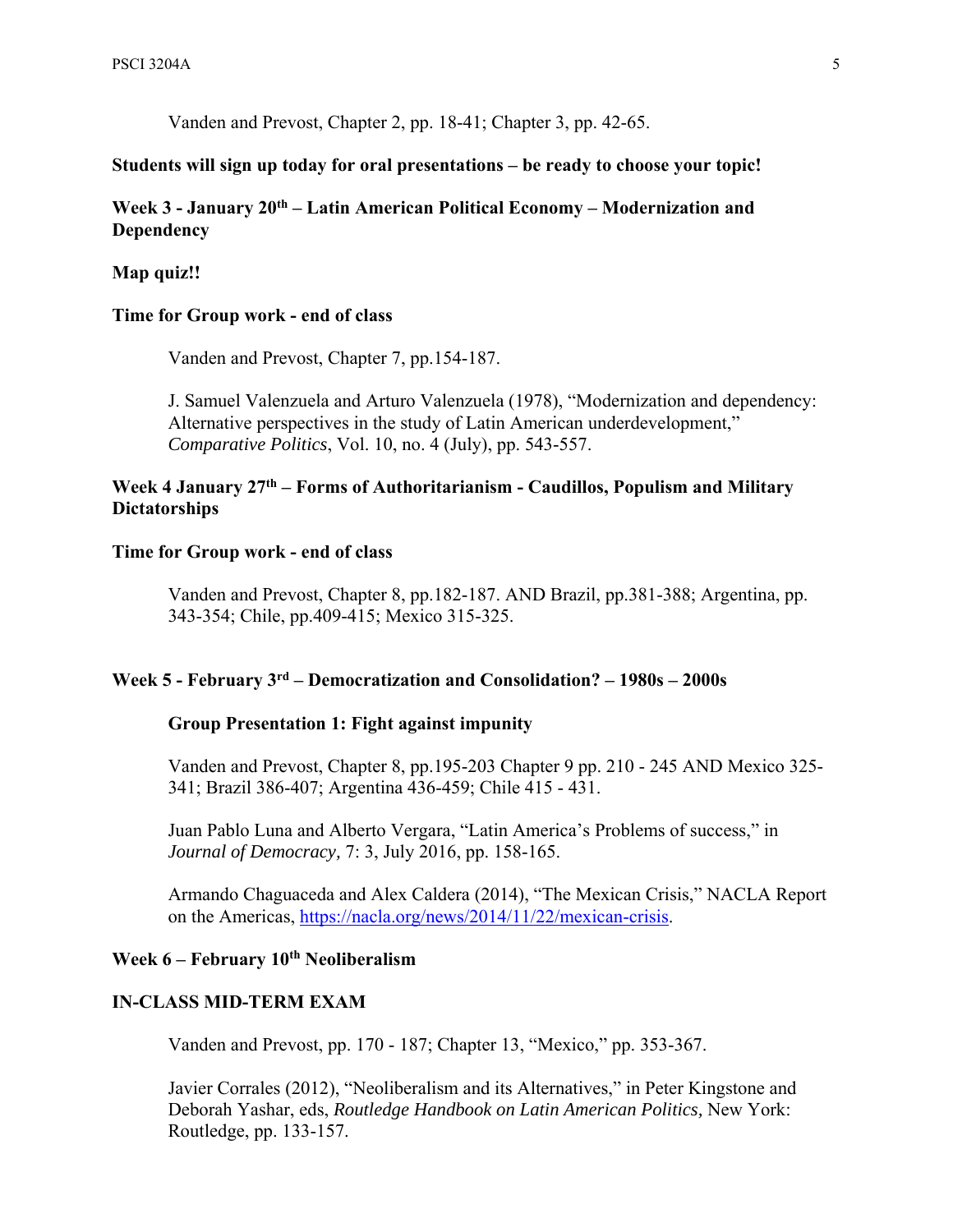Moises Naim, 1994. "The Second Stage of Reform, " *Journal of Democracy* 5:4, 32-48

# **Week 7 - February 17th - Movements for Change: Revolution and Civil Society**

**Group presentation 2: Crisis in Venezuela** 

### **Group presentation 3: Reforms in Cuba**

Vanden and Prevost, Chapter 10, pp. 254-285, Chapter 14, "Cuba", pp. 515-537; Venezuela

Margarita Ló pez Maya. 2011. "Venezuela: Hugo Chá vez and the Populist Left" in Levitsky and Roberts, eds. *The Resurgence of the Latin American Left*. Baltimore: Johns Hopkins, pp. 213-238.

### **READING WEEK - NO CLASSES!**

## **Week 8 March 3rd – Ethnicity, Gender and Sexuality**

### **Guest lecturer: Megan Rivers-Moore, Women's and Gender Studies, Carleton University**

Vanden and Prevost, Chapter 4, pp. 82-106; Chapter 5, pp. 118-134

Amy Lind and Christine Keating. 2013. "Negotiating the Left Turn: Sexual Justice and the Citizen Revolution in Ecuador." *International Feminist Journal of Politics*. 15(4): 515-533.

Patricia Richards. 2005. "The Politics of Gender, Human Rights, and Being Indigenous in Chile." *Gender and Society* 19(2): 199-220.

## **Week 9 - March 10th – Role of the United States and Canada**

### **Group presentation 4: Trump and Mexico**

## **Group presentation 5: Canadian mining**

Vanden and Prevost, Chapter 11, pp. 286-313.

Alexander Main. 2014. "The U.S. Re-militarization of Central America and Mexico," *NACLA Report on the Americas,* Summer, https://nacla.org/article/us-re-militarizationcentral-america-and-mexico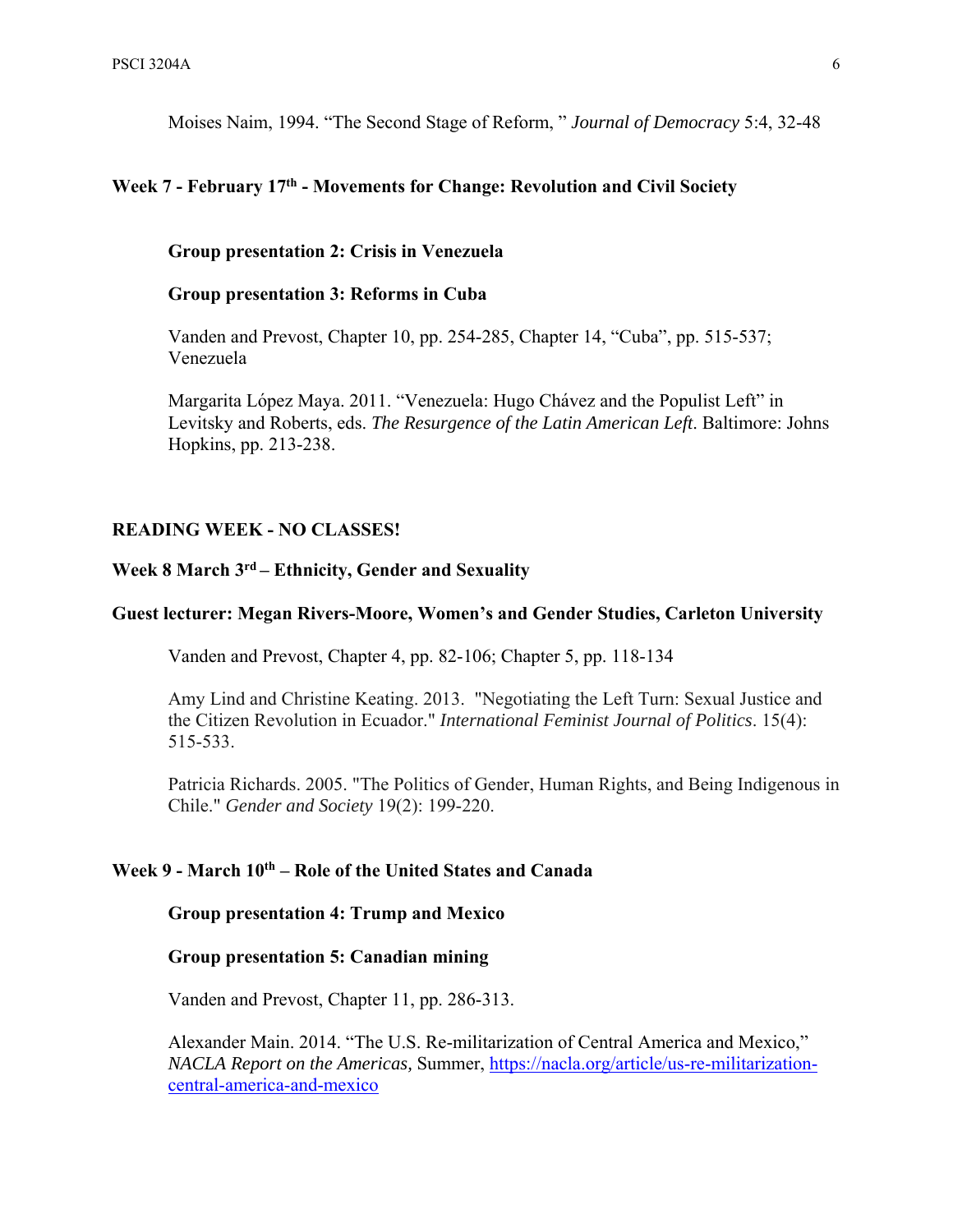Laura Macdonald. 2016. "Canada in the Post-Hegemonic Hemisphere: Evaluating the Harper Government's Americas Strategy," *Studies in Political Economy*, 97: 1, 1-17.

## **Week 10 March 17th - From Neo-Liberalism to Post-Neoliberalism and Back FINAL ESSAY DUE March 17th IN CLASS (at beginning of class)**

### **Group presentation 6: Crisis in Brazil**

## **Group presentation 7: Peace process in Colombia**

Vanden and Prevost: Chapter 17, Venezuela; Chapter 14, Brazil

Maxwell A. Cameron (2009), "Latin America's Left Turns: beyond good and bad" *Third World Quarterly*, Volume 30, Issue 2 , pp. 331 – 348.

# **Week 11 March 24th - Inequality, Fiscal and Social Policy**

## **Group presentation 8: Conditional Cash Transfer programs Guest speaker: Paola Ortiz Loaeza, PhD student, University of Ottawa**

Nancy Birdsall, Nora Lustig and Daryl Mcleod (2012), "Declining Inequality in Latin America: Some Economics, Some Politics," in Peter Kingstone and Deborah Yashar, eds, *Routledge Handbook on Latin American Politics,* New York: Routledge, pp. 158-180.

Rosalia Cortés (2009), "Social Policy in Latin America in the Post-neoliberal Era," in Jean Grugel and Pía Riggirozzi, eds. *Governance After Neoliberalism in Latin America,*  New York: Palgrave Macmillan, pp. 89-112.

## **Week 12 - March 31st –Drugs, Violence and Insecurity**

### **Group presentation 9: Security crisis in Northern Triangle**

Cruz, José Miguel. 2011. "Criminal Violence and Democratization in Latin America: The Survival of the Violent State." *Latin American Politics and Society* 53 (4): 1-33.

Coletta Youngers (2014), "A Turning Point for Drug Policy," *NACLA Report on the Americas,* Summer, https://nacla.org/article/turning-point-drug-policy

# **Week 13 April 7th - Overview and Review**

#### **Academic Accommodations**

The Paul Menton Centre for Students with Disabilities (PMC) provides services to students with Learning Disabilities (LD), psychiatric/mental health disabilities, Attention Deficit Hyperactivity Disorder (ADHD), Autism Spectrum Disorders (ASD), chronic medical conditions, and impairments in mobility, hearing, and vision. If you have a disability requiring academic accommodations in this course, please contact PMC at 613-520-6608 or pmc@carleton.ca for a formal evaluation. If you are already registered with the PMC, contact your PMC coordinator to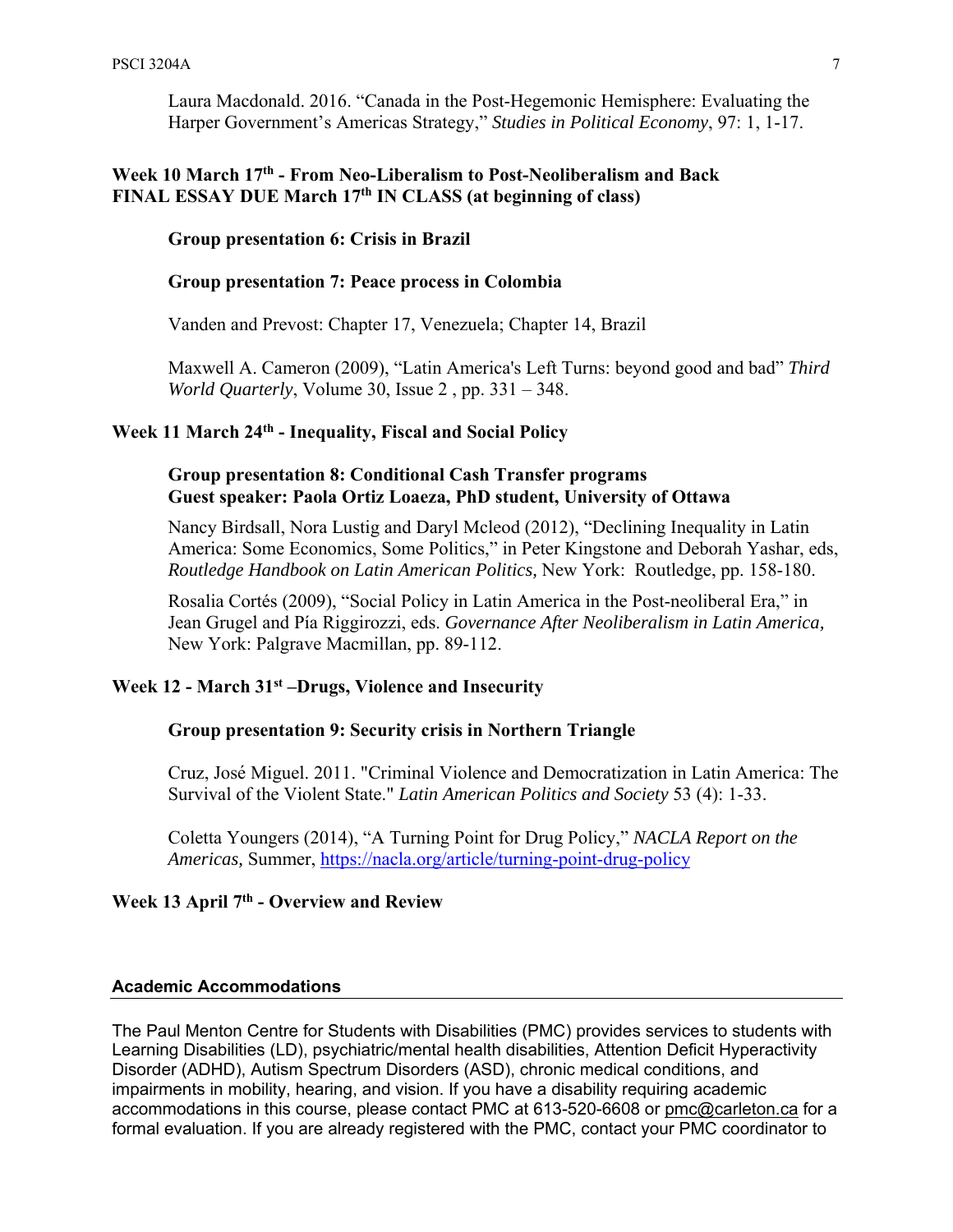send me your *Letter of Accommodation* at the beginning of the term, and no later than two weeks before the first in-class scheduled test or exam requiring accommodation (*if applicable*). After requesting accommodation from PMC, meet with me to ensure accommodation arrangements are made. Please consult the PMC website for the deadline to request accommodations for the formally-scheduled exam (*if applicable*).

**For Religious Observance:** Students requesting accommodation for religious observances should apply in writing to their instructor for alternate dates and/or means of satisfying academic requirements. Such requests should be made during the first two weeks of class, or as soon as possible after the need for accommodation is known to exist, but no later than two weeks before the compulsory academic event. Accommodation is to be worked out directly and on an individual basis between the student and the instructor(s) involved. Instructors will make accommodations in a way that avoids academic disadvantage to the student. Instructors and students may contact an Equity Services Advisor for assistance (www.carleton.ca/equity).

**For Pregnancy:** Pregnant students requiring academic accommodations are encouraged to contact an Equity Advisor in Equity Services to complete a *letter of accommodation*. Then, make an appointment to discuss your needs with the instructor at least two weeks prior to the first academic event in which it is anticipated the accommodation will be required.

**Plagiarism:** The University Senate defines plagiarism as "presenting, whether intentional or not, the ideas, expression of ideas or work of others as one's own." This can include:

- reproducing or paraphrasing portions of someone else's published or unpublished material, regardless of the source, and presenting these as one's own without proper citation or reference to the original source;
- submitting a take-home examination, essay, laboratory report or other assignment written, in whole or in part, by someone else;
- using ideas or direct, verbatim quotations, or paraphrased material, concepts, or ideas without appropriate acknowledgment in any academic assignment;
- using another's data or research findings;
- failing to acknowledge sources through the use of proper citations when using another's works and/or failing to use quotation marks;
- handing in "substantially the same piece of work for academic credit more than once without prior written permission of the course instructor in which the submission occurs.

Plagiarism is a serious offence which cannot be resolved directly with the course's instructor. The Associate Deans of the Faculty conduct a rigorous investigation, including an interview with the student, when an instructor suspects a piece of work has been plagiarized. Penalties are not trivial. They may include a mark of zero for the plagiarized work or a final grade of "F" for the course.

**Submission and Return of Term Work:** Papers must be submitted directly to the instructor according to the instructions in the course outline and will not be date-stamped in the departmental office. Late assignments may be submitted to the drop box in the corridor outside B640 Loeb. Assignments will be retrieved every business day at **4 p.m.**, stamped with that day's date, and then distributed to the instructor. For essays not returned in class please attach a **stamped, self-addressed envelope** if you wish to have your assignment returned by mail. Final exams are intended solely for the purpose of evaluation and will not be returned.

**Grading:** Standing in a course is determined by the course instructor, subject to the approval of the faculty Dean. Final standing in courses will be shown by alphabetical grades. The system of grades used, with corresponding grade points is: